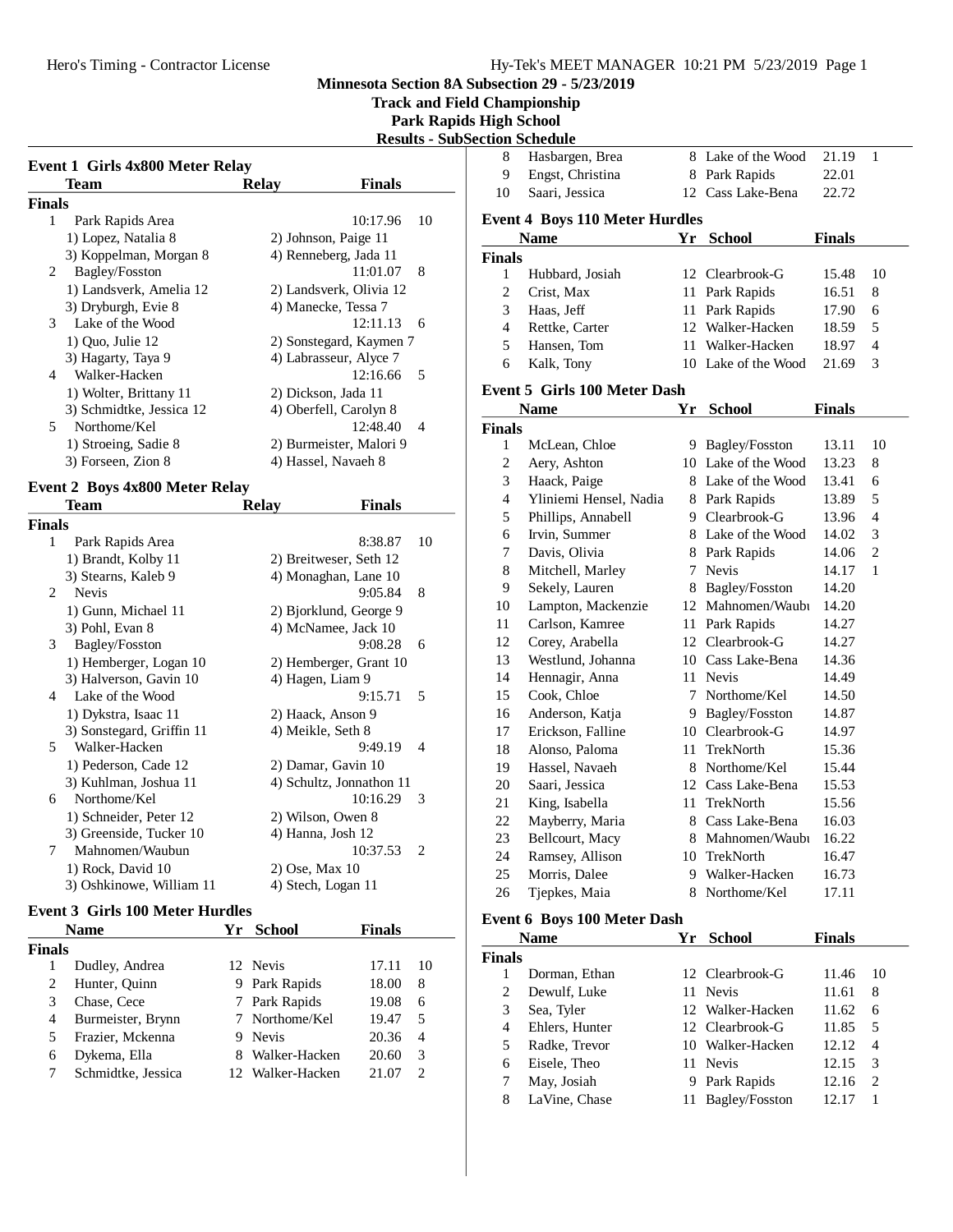**Track and Field Championship**

**Park Rapids High School**

|  | <b>Results - SubSection Schedule</b> |  |
|--|--------------------------------------|--|
|--|--------------------------------------|--|

| Finals  (Event 6 Boys 100 Meter Dash) |                    |    |                  |               |
|---------------------------------------|--------------------|----|------------------|---------------|
|                                       | <b>Name</b>        | Yr | <b>School</b>    | <b>Finals</b> |
| 9                                     | Fritze, Spencer    |    | 12 Park Rapids   | 12.20         |
| 10                                    | Hamnes, Jonny      | 11 | Clearbrook-G     | 12.22         |
| 11                                    | Lafond, Elias      | 8  | Bagley/Fosston   | 12.29         |
| 12                                    | Reish, Jake        | 12 | Park Rapids      | 12.46         |
| 13                                    | Netland, Trey      | 11 | Bagley/Fosston   | 12.49         |
| 14                                    | Castonguay, Briar  | 9  | <b>TrekNorth</b> | 12.56         |
| 15                                    | Hausken, Steven    | 10 | Walker-Hacken    | 12.71         |
| 16                                    | Russell, Mason     | 11 | Lake of the Wood | 12.73         |
| 17                                    | Olson, Gabriel     | 11 | Lake of the Wood | 12.82         |
| 18                                    | Schicke, Linus     | 11 | <b>TrekNorth</b> | 13.16         |
| 19                                    | Hernandaz, Henry   | 9  | Northome/Kel     | 13.44         |
| 20                                    | Stech, Logan       | 11 | Mahnomen/Waubi   | 13.44         |
| 21                                    | Olson, Nikolai     | 10 | Cass Lake-Bena   | 13.95         |
| 22                                    | Oshkinowe, William | 11 | Mahnomen/Waubi   | 14.07         |
| 23                                    | Paquette, Dakotah  | 8  | Cass Lake-Bena   | 14.23         |
| 24                                    | Chappies, Daniel   | 7  | Northome/Kel     | 16.07         |
| 25                                    | Bardales, Michael  | 11 | Northome/Kel     | 17.14         |
|                                       |                    |    |                  |               |

# **Event 7 Girls 4x200 Meter Relay<br>Team R**

|        | Team                          | <b>Relay</b>         | Finals                              |  |
|--------|-------------------------------|----------------------|-------------------------------------|--|
| Finals |                               |                      |                                     |  |
| 1      | Park Rapids Area              |                      | 10<br>1:48.96                       |  |
|        | 1) Scholz, Kendra 10          | 2) Johnson, Holly 9  |                                     |  |
|        | 3) Johnson, Julia 12          |                      | 4) Morgan, Hannah 10                |  |
| 2      | Bagley/Fosston                |                      | 1:53.53<br>8                        |  |
|        | 1) Anderson, Kylli 11         |                      | 2) Warmbold, Isabella 7             |  |
|        | 3) Drellack, Emma 10          | 4) McLean, Chloe 9   |                                     |  |
| 3      | Cass Lake-Bena                |                      | 2:02.79<br>6                        |  |
|        | 1) Mayberry, Maria 8          |                      | 2) Westlund, Johanna 10             |  |
|        | 3) Jensen, Victoria 10        | 4) Jensen, Caraira 8 |                                     |  |
| 4      | Clearbrook-Gonvick            |                      | 2:05.48<br>$\overline{\phantom{1}}$ |  |
|        | 1) Corey, Arabella 12         |                      | 2) Erickson, Falline 10             |  |
|        | 3) Grey, Lindsey 11           |                      | 4) Phillips, Annabell 9             |  |
| 5      | <b>TrekNorth</b>              |                      | 2:11.62<br>$\overline{4}$           |  |
|        | 1) Alonso, Paloma 11          | 2) Harmsen, Elena 7  |                                     |  |
|        | 3) Humphrey, Kylee 11         | 4) King, Isabella 11 |                                     |  |
|        | Northome/Kel                  |                      | DO                                  |  |
|        | 1) Schuh-Dietrich, Trinity 11 |                      | 2) Schuh-Dietrich, Terra 11         |  |
|        | 3) Burmeister, Brynn 7        |                      | 4) Hildebrandt, Paige 10            |  |

#### **Event 8 Boys 4x200 Meter Relay**

|        | Team                  | Relav               | <b>Finals</b>         |    |
|--------|-----------------------|---------------------|-----------------------|----|
| Finals |                       |                     |                       |    |
|        | Walker-Hacken         |                     | 1:34.51               | 10 |
|        | 1) Bell, Kenner 12    | 2) Nelson, Clay 10  |                       |    |
|        | 3) Nelson, Cole 12    | 4) Sea, Tyler 12    |                       |    |
| 2      | Park Rapids Area      |                     | 1:37.90               | 8  |
|        | 1) May, Josiah 9      |                     | 2) Engst, Jeremiah 12 |    |
|        | 3) Day, Chris 12      | 4) Fritze, Zach 12  |                       |    |
| 3      | Bagley/Fosston        |                     | 1:41.67               | 6  |
|        | 1) Schultz, Kolten 10 | 2) Lafond, Elias 8  |                       |    |
|        | 3) LaVine, Chase 11   | 4) Netland, Trey 11 |                       |    |
|        |                       |                     |                       |    |

|    | лчи эспечиге              |                                        |
|----|---------------------------|----------------------------------------|
| 4  | TrekNorth                 | 5<br>1:42.99                           |
|    | 1) Castonguay, Briar 9    | 2) Esparza, Zane 12                    |
|    | 3) Treuer, Isaac 12       | 4) Bergeson, Blake 12                  |
| 5. | Lake of the Wood          | 1:46.05<br>4                           |
|    | $1)$ Kalk, Tony $10$      | 2) Haack, Anson 9                      |
|    | 3) Sonstegard, Griffin 11 | 4) Russell, Mason 11                   |
| 6  | Clearbrook-Gonvick        | 1:47.08<br>3                           |
|    | 1) Engebretson, Ben 11    | 2) Zapa Romos, Matheus 11              |
|    | 3) Lavin, Gabe 10         | 4) Wiley, Jasper 11                    |
| 7  | Mahnomen/Waubun           | 1:51.37<br>$\mathcal{D}_{\mathcal{L}}$ |
|    | 1) Rock, David 10         | 2) Stech, Logan 11                     |
|    | 3) Oshkinowe, William 11  | 4) Steffl, Jonah 11                    |
| 8  | Northome/Kel              | 1:55.36<br>1                           |
|    | 1) Hanna, Micah 10        | 2) Schneider, Peter 12                 |
|    | 3) Hanna, Josh 12         | 4) Fahey, Andrew 8                     |
|    |                           |                                        |

### **Event 9 Girls 1600 Meter Run**

|               | <b>Name</b>        | Үr  | School                     | <b>Finals</b> |    |
|---------------|--------------------|-----|----------------------------|---------------|----|
| <b>Finals</b> |                    |     |                            |               |    |
| 1             | Mills, Zoey        |     | 11 Northome/Kel            | 5:40.37       | 10 |
| 2             | Manecke, Jenna     | 10  | Bagley/Fosston             | 5:57.79       | 8  |
| 3             | Renneberg, Jada    | 11  | Park Rapids                | 6:00.84       | 6  |
| 4             | Smee, Liesl        |     | 10 Park Rapids             | 6:24.21       | 5  |
| 5             | Gerlofs, Madison   | 8   | Clearbrook-G               | 6:26.55       | 4  |
| 6             | Devries, Gwendolyn | 8.  | Walker-Hacken              | 6:34.81       | 3  |
| 7             | Sonstegard, Kaymen |     | 7 Lake of the Wood 6:37.12 |               | 2  |
| 8             | Guida, Sophie      | 9   | Park Rapids                | 6:56.69       | 1  |
| 9             | Harmsen, Elena     |     | TrekNorth                  | 7:06.32       |    |
| 10            | Larson, Gretchen   | 8.  | Northome/Kel               | 7:06.54       |    |
| 11            | Sorenson, Sofia    | 11. | TrekNorth                  | 7:06.70       |    |
| 12            | Cairns. Gabbie     | Q   | Walker-Hacken              | 7:57.54       |    |

# **Event 10 Boys 1600 Meter Run**

|               | Name               | Үr | <b>School</b>          | Finals  |    |
|---------------|--------------------|----|------------------------|---------|----|
| <b>Finals</b> |                    |    |                        |         |    |
| 1             | Stueven, Adnew     |    | 12 Northome/Kel        | 4:45.35 | 10 |
| 2             | McNamee, Jack      | 10 | <b>Nevis</b>           | 4:48.73 | 8  |
| 3             | Monaghan, Lane     | 10 | Park Rapids            | 4:51.31 | 6  |
| 4             | Hagan, Skylar      | 10 | Park Rapids            | 5:01.08 | 5  |
| 5             | Harmon, Parker     | 9  | Park Rapids            | 5:14.24 | 4  |
| 6             | Mowell, Reese      | 9  | <b>Nevis</b>           | 5:17.51 | 3  |
| 7             | Wilson, Owen       | 8  | Northome/Kel           | 5:24.90 | 2  |
| 8             | Hagen, Liam        | 9  | Bagley/Fosston         | 5:31.84 | 1  |
| 9             | Godding, Josh      | 9  | TrekNorth              | 5:39.49 |    |
| 10            | Gunn, Tyler        | 9  | <b>Nevis</b>           | 5:40.64 |    |
| 11            | Pederson, Vinny    | 7  | Walker-Hacken          | 5:43.02 |    |
| 12            | Schultz, Jonnathon | 11 | Walker-Hacken          | 5:51.89 |    |
| 13            | Kali, Nathan       | 10 | Walker-Hacken          | 6:10.82 |    |
| 14            | Ose, Max           | 10 | Mahnomen/Waubi 6:28.09 |         |    |
| 15            | Derby, Mason       | 8  | TrekNorth              | 7:06.96 |    |
| 16            | Erickson, Logan    |    | Northome/Kel           | 7:33.92 |    |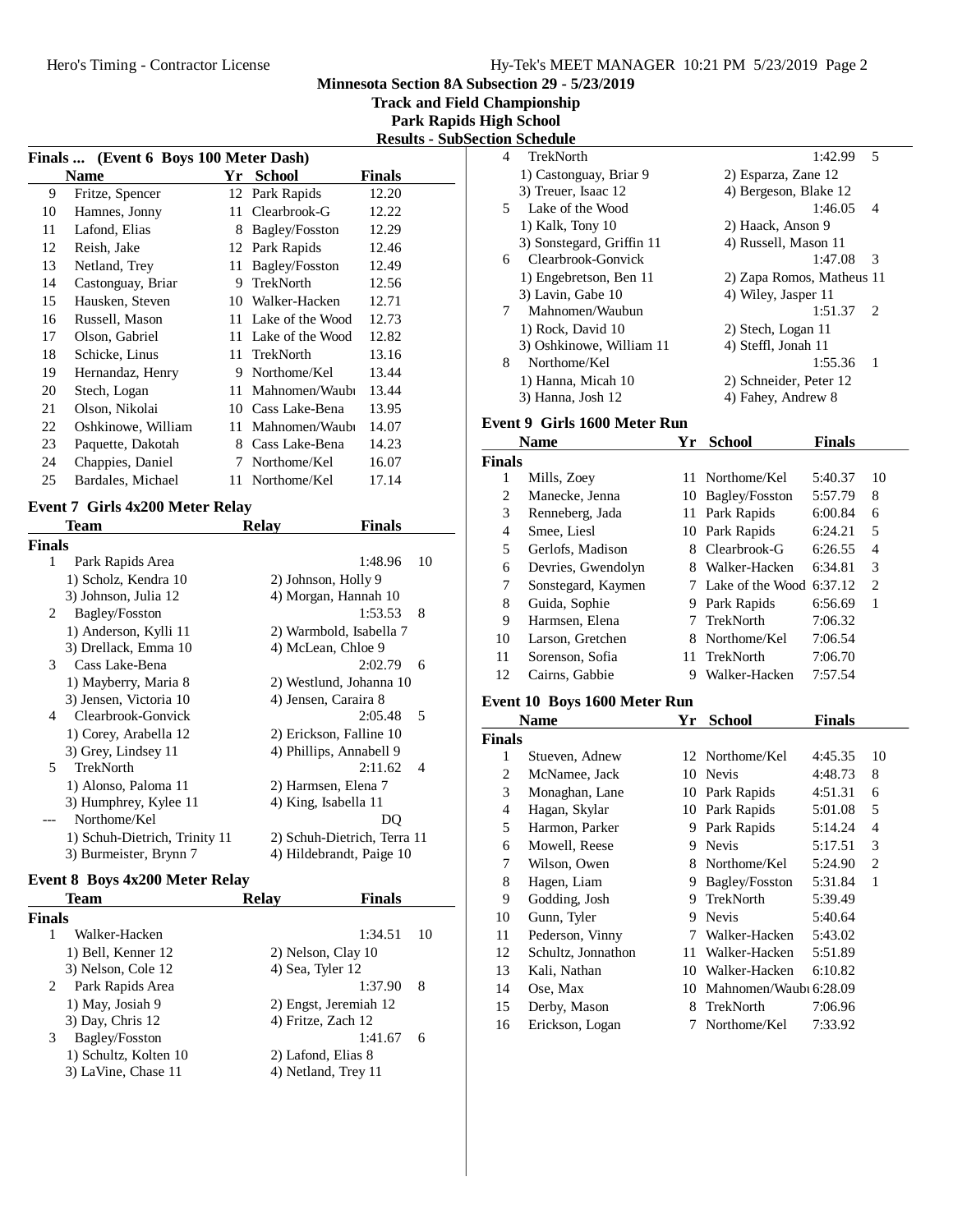**Track and Field Championship**

# **Park Rapids High School**

**Results - SubSection Schedule**

|               | Event 11 Girls 4x100 Meter Relay |                               |  |
|---------------|----------------------------------|-------------------------------|--|
|               | Team                             | <b>Finals</b><br><b>Relay</b> |  |
| <b>Finals</b> |                                  |                               |  |
| 1             | Park Rapids Area                 | 51.39<br>10                   |  |
|               | 1) Scholz, Kendra 10             | 2) Johnson, Holly 9           |  |
|               | 3) Johnson, Julia 12             | 4) Morgan, Hannah 10          |  |
| 2             | Lake of the Wood                 | 54.20<br>8                    |  |
|               | 1) Haack, Paige 8                | 2) Irvin, Summer 8            |  |
|               | 3) Dahl, ElsieRose 8             | 4) Aery, Ashton 10            |  |
| 3             | Bagley/Fosston                   | 55.21<br>6                    |  |
|               | 1) Anderson, Kylli 11            | 2) Sekely, Lauren 8           |  |
|               | 3) Drellack, Emma 10             | 4) Rue, Grace 10              |  |
| 4             | Clearbrook-Gonvick               | 5<br>57.64                    |  |
|               | 1) Taflin, Jackielynn 11         | 2) Phillips, Annabell 9       |  |
|               | 3) Grey, Lindsey 11              | 4) Erickson, Falline 10       |  |
| 5             | Northome/Kel                     | 58.16<br>4                    |  |
|               | 1) Schuh-Dietrich, Terra 11      | 2) Schuh-Dietrich, Trinity 11 |  |
|               | 3) Cook, Chloe 7                 | 4) Hildebrandt, Paige 10      |  |
| 6             | Walker-Hacken                    | 1:00.34<br>3                  |  |
|               | 1) Cairns, Gabbie 9              | 2) Vinkimeyer, Brianna 9      |  |
|               | 3) Bialke, Rogue 7               | 4) Carlson, Rylee 9           |  |
| 7             | Cass Lake-Bena                   | 1:00.93<br>2                  |  |
|               | 1) Saari, Jessica 12             | 2) Jensen, Caraira 8          |  |
|               | 3) Jensen, Victoria 10           | 4) Westlund, Johanna 10       |  |
| 8             | Mahnomen/Waubun                  | 1:01.33<br>1                  |  |
|               | 1) Englund, Sunshine 9           | 2) Keezer, Katelyn 10         |  |
|               | 3) Lampton, Mackenzie 12         | 4) Guinn, Caterina 9          |  |
| 9             | TrekNorth                        | 1:11.42                       |  |
|               | 1) Banta, Jenna 11               | 2) Webb, Olivia 10            |  |
|               | 3) Ramsey, Allison 10            | 4) Moen, Pamela 8             |  |
|               |                                  |                               |  |
|               | Event 12 Boys 4x100 Meter Relay  |                               |  |
|               | <b>Team</b>                      | <b>Relay</b><br><b>Finals</b> |  |
| <b>Finals</b> |                                  |                               |  |
| 1             | Clearbrook-Gonvick               | 45.29<br>10                   |  |
|               | 1) Ehlers, Hunter 12             | 2) Hubbard, Josiah 12         |  |
|               | 3) Hamnes, Jonny 11              | 4) Dorman, Ethan 12           |  |
| 2             | Park Rapids Area                 | 45.31<br>8                    |  |
|               | 1) Engst, Jeremiah 12            | 2) Fritze, Zach 12            |  |
|               | 3) Fritze, Spencer 12            | 4) Day, Chris 12              |  |
| 3             | Bagley/Fosston                   | 48.46<br>6                    |  |
|               | 1) Schultz, Kolten 10            | 2) Lafond, Elias 8            |  |
|               | 3) Dryburgh, Isaac 12            | 4) LaVine, Chase 11           |  |
| 4             | Walker-Hacken                    | 48.53<br>5                    |  |
|               | 1) Ashmoore, Kai 9               | 2) Hein, Alex 11              |  |
|               | 3) Hausken, Steven 10            | 4) Radke, Trevor 10           |  |
| 5             | Mahnomen/Waubun                  | 49.00<br>4                    |  |
|               | 1) Ennen, Riley 8                | 2) Thompson, Koda 8           |  |
|               | 3) Leu, Alex 8                   | 4) Short, Houston 9           |  |
| 6             | Northome/Kel                     | 55.37<br>3                    |  |
|               | 1) Hanna, Micah 10               | 2) Ess, Darius 10             |  |
|               | 3) Hanna, Josh 12                | 4) Hernandaz, Henry 9         |  |
|               |                                  |                               |  |

|                | лион эспечиге                           |      |                          |               |                |
|----------------|-----------------------------------------|------|--------------------------|---------------|----------------|
| 7              | Cass Lake-Bena                          |      |                          | 56.75         | $\overline{c}$ |
|                | 1) Paquette, Dakotah 8                  |      | 2) ZumMullen, Logan 9    |               |                |
|                | 3) Wittner, Zeno 8                      |      | 4) Olson, Nikolai 10     |               |                |
|                | <b>Event 13 Girls 400 Meter Dash</b>    |      |                          |               |                |
|                | <b>Name</b>                             | Yr   | <b>School</b>            | <b>Finals</b> |                |
| <b>Finals</b>  |                                         |      |                          |               |                |
| 1              | Frazier, Mckenna                        |      | 9 Nevis                  | 1:04.86       | 10             |
| $\mathfrak{2}$ | Strandlie, Abbie                        |      | 9 Walker-Hacken          | 1:06.03       | 8              |
| 3              | Cook, Chloe                             |      | 7 Northome/Kel           | 1:06.07       | 6              |
| $\overline{4}$ | Warmbold, Isabella                      | 7    | Bagley/Fosston           | 1:06.64       | 5              |
| 5              | Davis, Olivia                           |      | 8 Park Rapids            | 1:06.68       | 4              |
| 6              | Jensen, Victoria                        |      | 10 Cass Lake-Bena        | 1:09.31       | 3              |
| 7              | Holte, Julianna                         | 7    | Lake of the Wood 1:09.84 |               | $\overline{c}$ |
| 8              | Dennis, Chelsea                         |      | 9 Park Rapids            | 1:10.39       | 1              |
| 9              | Goodwin, Ava                            | 7    | Park Rapids              | 1:10.51       |                |
| 10             | Landsverk, Olivia                       | 12   | Bagley/Fosston           | 1:11.16       |                |
| 11             | Week, Taylor                            | 10   | Walker-Hacken            | 1:11.54       |                |
| 12             | Burmeister, Malori                      | 9    | Northome/Kel             | 1:16.73       |                |
|                |                                         |      |                          |               |                |
|                | Event 14 Boys 400 Meter Dash            |      |                          |               |                |
|                | Name                                    | Yr   | <b>School</b>            | <b>Finals</b> |                |
| <b>Finals</b>  |                                         |      |                          |               |                |
| 1              | Snobl, William                          |      | 12 Bagley/Fosston        | 52.82         | 10             |
| 2              | Bergeson, Blake                         | 12   | TrekNorth                | 53.90         | 8              |
| 3              | Nelson, Clay                            |      | 10 Walker-Hacken         | 54.19         | 6              |
| $\overline{4}$ | Dryburgh, Isaiah                        | 11   | Bagley/Fosston           | 54.63         | 5              |
| 5              | Brandt, Kolby                           | 11   | Park Rapids              | 55.21         | 4              |
| 6              | Scott, Kian                             | 12   | Park Rapids              | 56.64         | 3              |
| 7              | Short, Houston                          | 9.   | Mahnomen/Waubi           | 56.73         | 2              |
| 8              | Lavin, Gabe                             | 10   | Clearbrook-G             | 57.58         | 1              |
| 9              | Fahey, Alex                             | 12   | Northome/Kel             | 58.28         |                |
| 10             | Burity, Henrique                        |      | 12 Walker-Hacken         | 59.35         |                |
| 11             | Dunn, Gage                              |      | 9 Cass Lake-Bena         | 1:00.11       |                |
| 12             | Esparza, Zane                           |      | 12 TrekNorth             | 1:00.66       |                |
| 13             | Hansen, Tom                             | 11 - | Walker-Hacken            | 1:00.72       |                |
| 14             | Olson, Gabriel                          | 11 - | Lake of the Wood 1:00.98 |               |                |
| 15             | King, Robert                            | 11 - | Clearbrook-G             | 1:01.70       |                |
| 16             | Spears-Thomas, Jasper                   |      | 10 Bagley/Fosston        | 1:01.80       |                |
| 17             | Faldet, Jonah                           |      | 11 Clearbrook-G          | 1:02.31       |                |
| 18             | Carlson, David                          |      | 10 TrekNorth             | 1:03.90       |                |
| 19             | Thompson, Koda                          | 8    | Mahnomen/Waubi 1:04.18   |               |                |
|                |                                         |      |                          |               |                |
|                | <b>Event 15 Girls 300 Meter Hurdles</b> |      |                          |               |                |
|                | <b>Name</b>                             |      | Yr School                | <b>Finals</b> |                |
| <b>Finals</b>  |                                         |      |                          |               |                |
| 1              | Dudley, Andrea                          |      | 12 Nevis                 | 48.53         | 10             |
| $\overline{c}$ | Scholz, Kendra                          | 10   | Park Rapids              | 48.86         | 8              |
| 3              | Taflin, Jackielynn                      | 11   | Clearbrook-G             | 49.81         | 6              |
| $\overline{4}$ | Anderson, Kylli                         | 11   | Bagley/Fosston           | 51.09         | 5              |
| 5              | Hunter, Quinn                           | 9.   | Park Rapids              | 51.74         | 4              |

- 6 Pike, Riley 8 Park Rapids 54.93 3<br>7 Burmeister, Brynn 7 Northome/Kel 58.47 2 7 Burmeister, Brynn<br>8 Stroeing, Sadie 8 Stroeing, Sadie 8 Northome/Kel 1:00.34 1
- 9 Sather, Delaney 9 Bagley/Fosston 1:00.48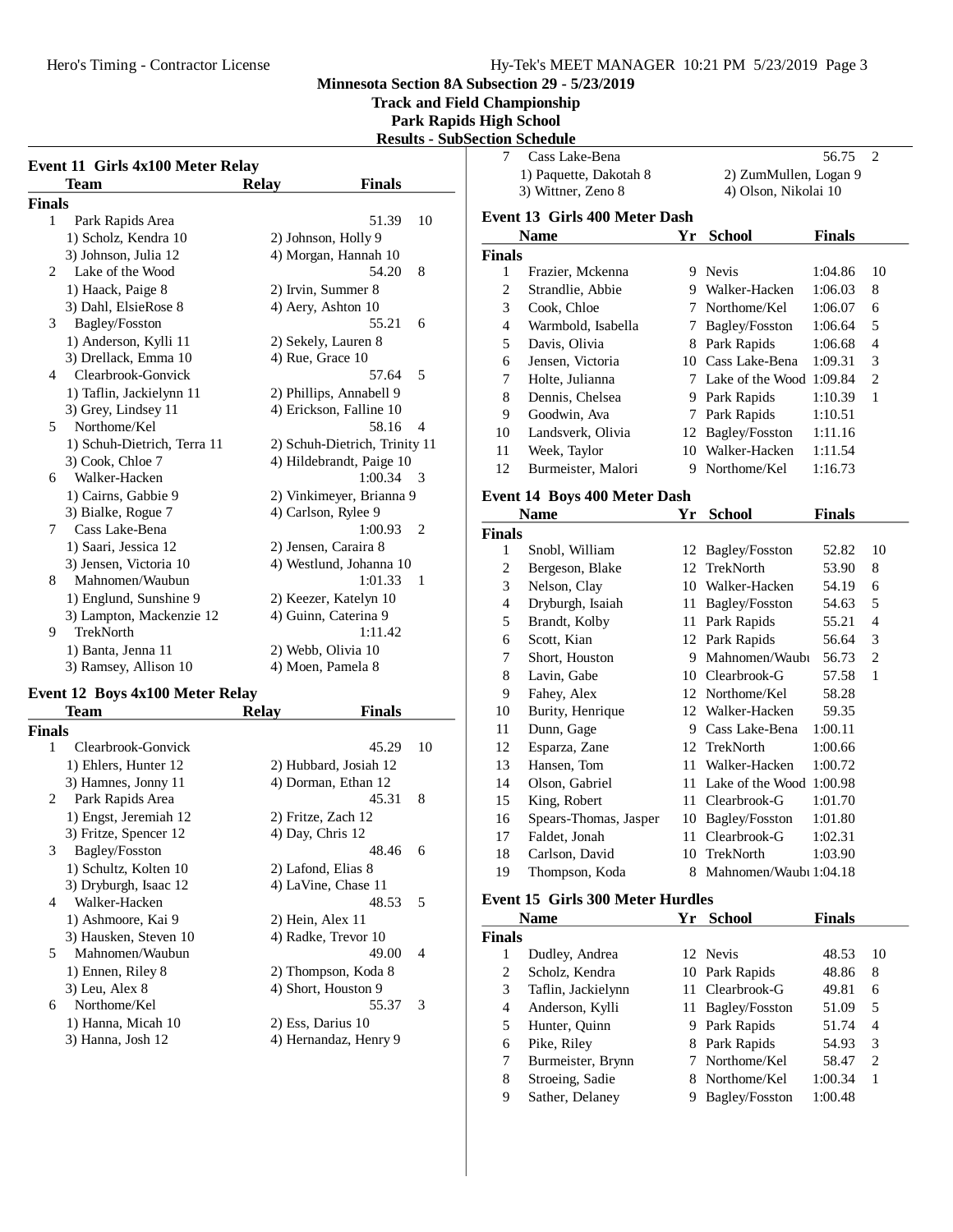# Hero's Timing - Contractor License Hy-Tek's MEET MANAGER 10:21 PM 5/23/2019 Page 4

**Minnesota Section 8A Subsection 29 - 5/23/2019**

**Track and Field Championship**

**Park Rapids High School**

|                               |                                        |    |                                    |                    |                                | <b>Results - SubSection Schedule</b> |                 |
|-------------------------------|----------------------------------------|----|------------------------------------|--------------------|--------------------------------|--------------------------------------|-----------------|
|                               | <b>Event 16 Boys 300 Meter Hurdles</b> |    |                                    |                    |                                | 18                                   | Hausker         |
|                               | <b>Name</b>                            |    | Yr School                          | <b>Finals</b>      |                                | 19                                   | Greensic        |
| <b>Finals</b>                 |                                        |    |                                    |                    |                                | 20                                   | Rypkem          |
| $\mathbf{1}$                  | Hubbard, Josiah                        |    | 12 Clearbrook-G                    | 40.94              | 10                             | 21                                   | McQuoy          |
| $\boldsymbol{2}$              | Bell, Kenner                           |    | 12 Walker-Hacken                   | 41.75              | 8                              |                                      | Event 19 Girl   |
| 3                             | Crist, Max                             |    | 11 Park Rapids                     | 44.28              | 6                              |                                      | <b>Name</b>     |
| $\overline{4}$                | Haas, Jeff                             |    | 11 Park Rapids                     | 45.10              | 5                              | <b>Finals</b>                        |                 |
| 5                             | Engebretson, Ben                       |    | 11 Clearbrook-G                    | 46.65              | 4                              | $\mathbf{1}$                         | McLean          |
| 6                             | Voit, Dominic                          |    | 10 Mahnomen/Waubi                  | 46.74              | 3                              | $\mathbf{2}$                         | Morgan,         |
| 7                             | Kuhlman, Joshua                        |    | 11 Walker-Hacken                   | 47.43              | $\overline{c}$                 | 3                                    | Johnson         |
| 8                             | Rettke, Carter                         |    | 12 Walker-Hacken                   | 49.53              | $\mathbf{1}$                   | $\overline{4}$                       | Aery, As        |
| 9                             | Kalk, Tony                             |    | 10 Lake of the Wood                | 51.54              |                                | 5                                    | Haack, I        |
|                               | <b>Event 17 Girls 800 Meter Run</b>    |    |                                    |                    |                                | 6                                    | Nordin,         |
|                               | <b>Name</b>                            | Yr | <b>School</b>                      | <b>Finals</b>      |                                | 7                                    | Jensen,         |
|                               |                                        |    |                                    |                    |                                | 8                                    | Carlson,        |
| <b>Finals</b><br>$\mathbf{1}$ | Lavin, Jenni                           |    | 10 Clearbrook-G                    | 2:33.42            | 10                             | 9                                    | Schuh-D         |
| $\overline{c}$                | Manecke, Tessa                         |    | 7 Bagley/Fosston                   | 2:35.02            | 8                              | 10                                   | Hildebra        |
| 3                             | Lindow, Addison                        |    | 8 Nevis                            |                    |                                | 11                                   | Hoefler,        |
| $\overline{4}$                | Dryburgh, Evie                         |    | 8 Bagley/Fosston                   | 2:37.69<br>2:37.79 | 6<br>5                         | 12                                   | Dahl, El        |
| 5                             | Ballard, Annalise                      |    | 8 Clearbrook-G                     |                    | 4                              | 13                                   | Rue, Gra        |
| 6                             |                                        |    | 7 Nevis                            | 2:43.48            | 3                              | 14                                   | Hennagi         |
|                               | Stacey, Mya                            |    |                                    | 2:50.47            |                                | 15                                   | Lom, Ka         |
| 7<br>$8\,$                    | Oberfell, Carolyn<br>Rand, Eriika      |    | 8 Walker-Hacken<br>9 Walker-Hacken | 2:57.91<br>2:58.11 | $\mathfrak{2}$<br>$\mathbf{1}$ | 16                                   | Alonso,         |
| 9                             |                                        |    | 7 Lake of the Wood 3:02.23         |                    |                                | 17                                   | King, Isa       |
| 10                            | Labrasseur, Alyce<br>Vrieze, Emma      |    | 8 Park Rapids                      | 3:04.27            |                                | 18                                   | Webb, C         |
| 11                            | Nevala, Haley                          |    | 9 Park Rapids                      | 3:06.34            |                                | $---$                                | Grey, Li        |
| 12                            | Forseen, Zion                          |    | 8 Northome/Kel                     | 3:08.17            |                                |                                      | Event 20 Boy    |
| 13                            | Wolter, Brittany                       |    | 11 Walker-Hacken                   | 3:11.18            |                                |                                      | <b>Name</b>     |
| 14                            | Englund, Sunshine                      |    | 9 Mahnomen/Waubi 3:16.08           |                    |                                | <b>Finals</b>                        |                 |
| 15                            | Villarrel, Destiny                     |    | 10 Park Rapids                     | 3:17.75            |                                | 1                                    | Nelson,         |
| 16                            | Guinn, Caterina                        |    | 9 Mahnomen/Waubi 3:19.94           |                    |                                | $\overline{c}$                       | Sea, Tyl        |
| 17                            | Moen, Pamela                           | 8  | TrekNorth                          | 3:40.99            |                                | 3                                    | Fahey, A        |
|                               |                                        |    |                                    |                    |                                | $\overline{4}$                       | Dryburg         |
|                               | Event 18 Boys 800 Meter Run            |    |                                    |                    |                                | 5                                    | May, Jos        |
|                               | <b>Name</b>                            | Yr | <b>School</b>                      | <b>Finals</b>      |                                | 6                                    | Eisele, 7       |
| <b>Finals</b>                 |                                        |    |                                    |                    |                                | 7                                    | Ashmoo          |
| 1                             | Tirkkonen, Roni                        |    | 12 Bagley/Fosston                  | 1:59.90            | 10                             | 8                                    | Schultz,        |
| $\overline{2}$                | Stueven, Adnew                         |    | 12 Northome/Kel                    | 2:02.08            | 8                              | 9                                    | Castong         |
| 3                             | Breitweser, Seth                       |    | 12 Park Rapids                     | 2:02.71            | 6                              | 10                                   | Wiley, J        |
| $\overline{4}$                | Stearns, Kaleb                         |    | 9 Park Rapids                      | 2:10.15            | 5                              | 11                                   | Steffl, Jo      |
| 5                             | Bly, William                           | 12 | Mahnomen/Waubi 2:10.99             |                    | 4                              | 12                                   | Brandt,         |
| 6                             | McQuown, Jack                          | 9. | Clearbrook-G                       | 2:12.96            | 3                              | 13                                   | Guinn, O        |
| 7                             | Hagan, Skylar                          |    | 10 Park Rapids                     | 2:14.54            | $\boldsymbol{2}$               | 14                                   | Russell,        |
| 8                             | Hemberger, Logan                       | 10 | Bagley/Fosston                     | 2:18.22            | 1                              | 15                                   | Deuster         |
| 9                             | Pederson, Cade                         | 12 | Walker-Hacken                      | 2:19.09            |                                | 16                                   | Vignarol        |
| 10                            | Meikle, Seth                           | 8  | Lake of the Wood 2:19.89           |                    |                                | 17                                   | Carlson,        |
| 11                            | Treuer, Isaac                          | 12 | TrekNorth                          | 2:22.32            |                                | 18                                   | Olson, N        |
| 12                            | Haack, Anson                           |    | 9 Lake of the Wood 2:24.62         |                    |                                | 19                                   | ZumMu           |
| 13                            | Halverson, Gavin                       |    | 10 Bagley/Fosston                  | 2:24.99            |                                | 20                                   | <b>Bardales</b> |
| 14                            | Anderson, Michael                      |    | 9 Mahnomen/Waubi 2:26.91           |                    |                                |                                      |                 |
| 15                            | Dunn, Gage                             | 9. | Cass Lake-Bena                     | 2:28.79            |                                |                                      |                 |
| 16                            | Rice, Jon                              | 8  | Nevis                              | 2:30.72            |                                |                                      |                 |
| 17                            | Schicke, Linus                         | 11 | TrekNorth                          | 2:31.40            |                                |                                      |                 |

| 18             | Hausken, Steven               |      | 10 Walker-Hacken    | 2:31.44       |    |
|----------------|-------------------------------|------|---------------------|---------------|----|
| 19             | Greenside, Tucker             |      | 10 Northome/Kel     | 2:31.75       |    |
| 20             | Rypkema, Zach                 |      | 10 Nevis            | 2:42.46       |    |
| 21             | McOuown, Isaac                |      | 12 Clearbrook-G     | 2:47.55       |    |
|                | Event 19 Girls 200 Meter Dash |      |                     |               |    |
|                | <b>Name</b>                   | Yr   | <b>School</b>       | <b>Finals</b> |    |
| <b>Finals</b>  |                               |      |                     |               |    |
| 1              | McLean, Chloe                 | 9    | Bagley/Fosston      | 26.74         | 10 |
| $\overline{c}$ | Morgan, Hannah                | 10   | Park Rapids         | 26.77         | 8  |
| 3              | Johnson, Julia                | 12   | Park Rapids         | 27.55         | 6  |
| $\overline{4}$ | Aery, Ashton                  |      | 10 Lake of the Wood | 27.69         | 5  |
| 5              | Haack, Paige                  |      | 8 Lake of the Wood  | 27.82         | 4  |
| 6              | Nordin, Taylor                |      | 10 Walker-Hacken    | 28.10         | 3  |
| 7              | Jensen, Caraira               |      | 8 Cass Lake-Bena    | 28.36         | 2  |
| 8              | Carlson, Kamree               | 11   | Park Rapids         | 28.91         | 1  |
| 9              | Schuh-Dietrich, Terra         | 11   | Northome/Kel        | 29.84         |    |
| 10             | Hildebrandt, Paige            |      | 10 Northome/Kel     | 30.06         |    |
| 11             | Hoefler, Aislinn              | 8    | Bagley/Fosston      | 30.32         |    |
| 12             | Dahl, ElsieRose               | 8    | Lake of the Wood    | 30.49         |    |
| 13             | Rue, Grace                    | 10   | Bagley/Fosston      | 30.68         |    |
| 14             | Hennagir, Anna                | 11   | <b>Nevis</b>        | 31.11         |    |
| 15             | Lom, Kayleah                  | 8    | Northome/Kel        | 32.62         |    |
| 16             | Alonso, Paloma                | 11   | TrekNorth           | 32.73         |    |
| 17             | King, Isabella                | 11   | TrekNorth           | 33.42         |    |
| 18             | Webb, Olivia                  | 10   | TrekNorth           | 38.56         |    |
| ---            | Grey, Lindsey                 | 11 - | Clearbrook-G        | FS            |    |
|                |                               |      |                     |               |    |

# **Event 20 Boys 200 Meter Dash**

| Name          |                    | Υr | <b>School</b>     | Finals |    |
|---------------|--------------------|----|-------------------|--------|----|
| <b>Finals</b> |                    |    |                   |        |    |
| 1             | Nelson, Cole       | 12 | Walker-Hacken     | 23.26  | 10 |
| 2             | Sea, Tyler         | 12 | Walker-Hacken     | 23.75  | 8  |
| 3             | Fahey, Alex        | 12 | Northome/Kel      | 24.21  | 6  |
| 4             | Dryburgh, Isaac    | 12 | Bagley/Fosston    | 24.75  | 5  |
| 5             | May, Josiah        | 9  | Park Rapids       | 24.97  | 4  |
| 6             | Eisele, Theo       | 11 | <b>Nevis</b>      | 25.01  | 3  |
| 7             | Ashmoore, Kai      | 9  | Walker-Hacken     | 25.43  | 2  |
| 8             | Schultz, Kolten    | 10 | Bagley/Fosston    | 25.44  | 1  |
| 9             | Castonguay, Briar  | 9  | TrekNorth         | 25.47  |    |
| 10            | Wiley, Jasper      | 11 | Clearbrook-G      | 25.89  |    |
| 11            | Steffl, Jonah      | 11 | Mahnomen/Waubi    | 25.90  |    |
| 12            | Brandt, Hunter     | 11 | Park Rapids       | 25.92  |    |
| 13            | Guinn, Chandler    |    | 12 Mahnomen/Waubi | 26.26  |    |
| 14            | Russell, Mason     | 11 | Lake of the Wood  | 26.52  |    |
| 15            | Deusterman, Oliver | 9  | Bagley/Fosston    | 26.94  |    |
| 16            | Vignaroli, Leo     | 11 | <b>Nevis</b>      | 27.36  |    |
| 17            | Carlson, David     | 10 | TrekNorth         | 28.45  |    |
| 18            | Olson, Nikolai     | 10 | Cass Lake-Bena    | 30.23  |    |
| 19            | ZumMullen, Logan   | 9  | Cass Lake-Bena    | 32.39  |    |
| 20            | Bardales, Michael  | 11 | Northome/Kel      | 35.32  |    |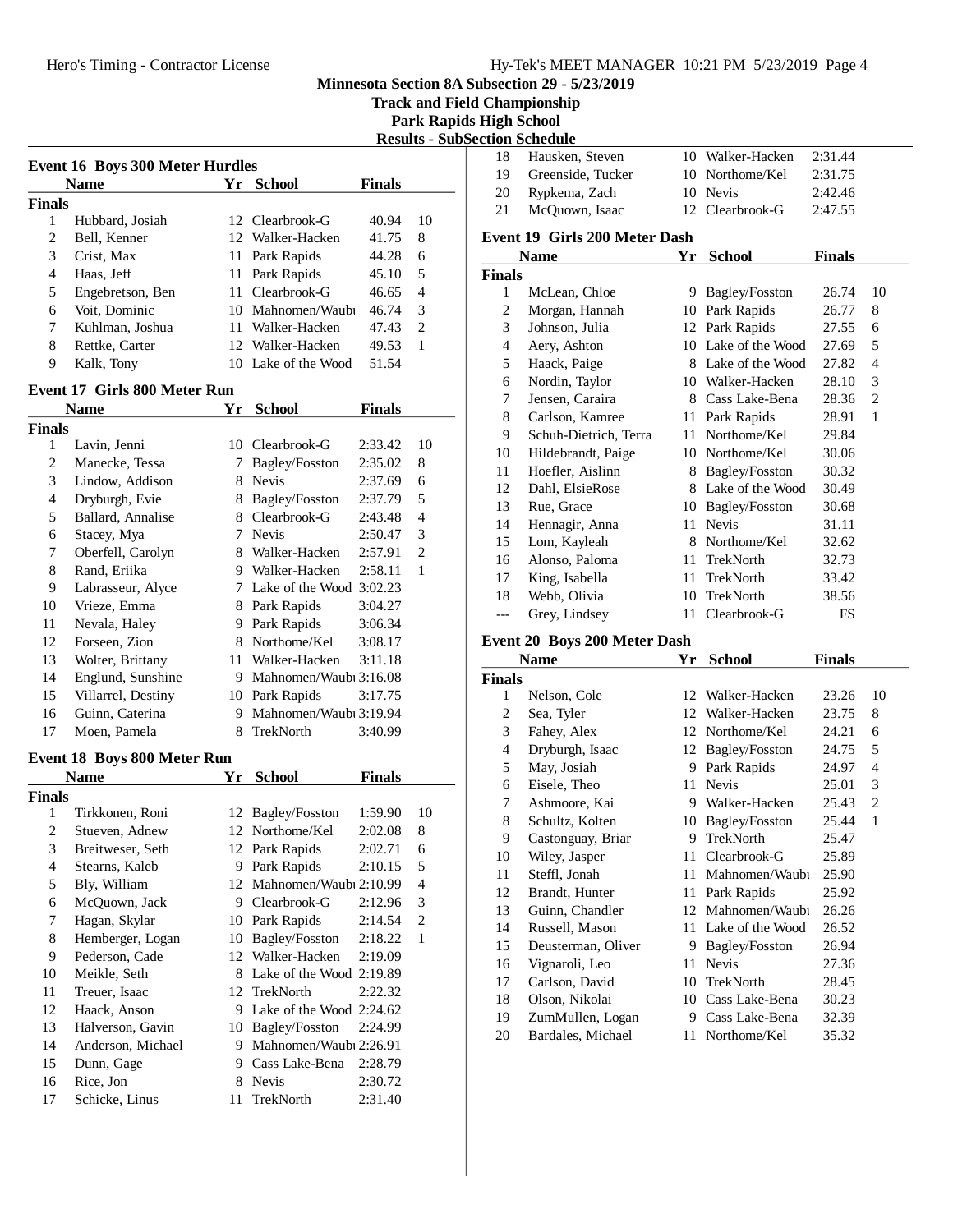**Track and Field Championship**

**Park Rapids High School Results - SubSection Schedule**

|               | <b>Event 21 Girls 3200 Meter Run</b>         |    |                                            |               |                |
|---------------|----------------------------------------------|----|--------------------------------------------|---------------|----------------|
|               | Name                                         | Yr | <b>School</b>                              | <b>Finals</b> |                |
| <b>Finals</b> |                                              |    |                                            |               |                |
| 1             | Rypkema, Jade                                |    | 8 Nevis                                    | 12:03.54      | 10             |
| 2             | Mills, Zoey                                  |    | 11 Northome/Kel                            | 12:16.79      | 8              |
| 3             | Landsverk, Amelia                            |    | 12 Bagley/Fosston                          | 12:50.98      | 6              |
| 4             | Harmon, Julia                                |    | 8 Park Rapids                              | 13:00.33      | 5              |
| 5             | Steffel, Whitney                             |    | 12 Park Rapids                             | 14:22.08      | 4              |
| 6             | Livermore, Lyvia                             |    | 8 Park Rapids                              | 14:29.83      | 3              |
| 7             | Hagarty, Taya                                |    | 9 Lake of the Wood15:22.37                 |               | $\overline{c}$ |
| 8             | Quo, Julie                                   |    | 12 Lake of the Wood15:34.15                |               | 1              |
| 9             | Larson, Gretchen                             |    | 8 Northome/Kel                             | 16:05.68      |                |
| 10            | Mowell, Haylie                               |    | 10 Nevis                                   | 16:34.63      |                |
|               | Event 22 Boys 3200 Meter Run                 |    |                                            |               |                |
|               | <b>Name</b>                                  | Yr | <b>School</b>                              | <b>Finals</b> |                |
| <b>Finals</b> |                                              |    |                                            |               |                |
| 1             | Dykstra, Isaac                               |    | 11 Lake of the Wood10:43.15                |               | 10             |
| 2             | Warne, Sam                                   |    | 9 Park Rapids                              | 10:44.60      | 8              |
| 3             | Etter, Darryl                                |    | 9 Park Rapids                              | 10:45.25      | 6              |
| 4             | Moses, Keegan                                | 11 | Park Rapids                                | 10:45.48      | 5              |
| 5             | Gunn, Michael                                |    | 11 Nevis                                   | 10:51.69      | 4              |
| 6             | Pohl, Evan                                   |    | 8 Nevis                                    | 10:51.72      | 3              |
| 7             | Sonstegard, Griffin                          |    | 11 Lake of the Wood11:06.73                |               | $\overline{c}$ |
| 8             | Hemberger, Grant                             |    | 10 Bagley/Fosston                          | 11:11.30      | 1              |
|               | Devries, John                                |    | 9 Clearbrook-G                             | 11:44.72      |                |
| 9             |                                              |    |                                            |               |                |
| 10            | Bjorklund, George                            |    | 9 Nevis                                    | 11:50.78      |                |
| 11            | Howard, Jordan                               |    | 10 Cass Lake-Bena 12:22.36                 |               |                |
| 12            | Barton, Logan                                |    | 10 Walker-Hacken 15:24.22                  |               |                |
|               | Event 23 Girls 4x400 Meter Relay             |    |                                            |               |                |
|               | Team                                         |    | <b>Relay</b>                               | <b>Finals</b> |                |
| <b>Finals</b> |                                              |    |                                            |               |                |
| 1             | Park Rapids Area                             |    |                                            | 4:15.75       | 10             |
|               | 1) Lopez, Natalia 8                          |    | 2) Johnson, Paige 11                       |               |                |
|               | 3) Koppelman, Morgan 8                       |    | 4) Johnson, Holly 9                        |               |                |
| 2             | <b>Nevis</b>                                 |    |                                            | 4:28.72       | 8              |
|               | 1) Frazier, Mckenna 9                        |    | 2) Lindow, Addison 8                       |               |                |
|               | 3) Mitchell, Marley 7                        |    | 4) Dudley, Andrea 12                       |               |                |
| 3             | Bagley/Fosston                               |    |                                            | 4:36.17       | 6              |
|               | 1) Warmbold, Isabella 7                      |    | 2) Sekely, Lauren 8                        |               |                |
|               | 3) Manecke, Jenna 10                         |    | 4) Manecke, Tessa 7                        |               |                |
| 4             | Walker-Hacken                                |    |                                            | 4:38.51       | 5              |
|               | 1) Strandlie, Abbie 9                        |    | 2) Week, Taylor 10                         |               |                |
|               | 3) Nordin, Taylor 10                         |    | 4) Wolter, Brittany 11                     |               |                |
| 5             | Clearbrook-Gonvick                           |    |                                            | 4:40.06       | 4              |
|               | 1) Ballard, Annalise 8                       |    | 2) Gerlofs, Madison 8                      |               |                |
|               | 3) Lavin, Jenni 10<br>Northome/Kel           |    | 4) Taflin, Jackielynn 11                   | 5:32.75       |                |
| 6             |                                              |    |                                            |               | 3              |
|               | 1) Lom, Kayleah 8                            |    | 2) Burmeister, Malori 9                    |               |                |
| 7             | 3) Stueven, Mitike 9<br>TrekNorth            |    | 4) Tjepkes, Maia 8                         |               |                |
|               |                                              |    |                                            | 5:34.83       | 2              |
|               | 1) Sorenson, Sofia 11<br>3) Harmsen, Elena 7 |    | 2) Humphrey, Kylee 11<br>4) Moen, Pamela 8 |               |                |
|               |                                              |    |                                            |               |                |

| Event 24 Boys 4x400 Meter Relay |                                  |    |                                                |               |                |  |  |  |
|---------------------------------|----------------------------------|----|------------------------------------------------|---------------|----------------|--|--|--|
|                                 | Team                             |    | <b>Relay</b>                                   | <b>Finals</b> |                |  |  |  |
| <b>Finals</b>                   |                                  |    |                                                |               |                |  |  |  |
| 1                               | Bagley/Fosston                   |    |                                                | 3:36.59       | 10             |  |  |  |
|                                 | 1) Dryburgh, Isaac 12            |    | 2) Tirkkonen, Roni 12                          |               |                |  |  |  |
|                                 | 3) Dryburgh, Isaiah 11           |    | 4) Snobl, William 12                           |               |                |  |  |  |
| 2                               | Park Rapids Area                 |    |                                                | 3:37.19       | 8              |  |  |  |
|                                 | 1) Breitweser, Seth 12           |    | 2) Fritze, Zach 12                             |               |                |  |  |  |
|                                 | 3) Day, Chris 12                 |    | 4) Karkinen, Brian 11                          |               |                |  |  |  |
| 3                               | Walker-Hacken                    |    |                                                | 3:48.55       | 6              |  |  |  |
|                                 | 1) Kuhlman, Joshua 11            |    | 2) Nelson, Clay 10                             |               |                |  |  |  |
|                                 | 3) Nelson, Cole 12               |    | 4) Hansen, Tom 11                              |               |                |  |  |  |
| 4                               | Mahnomen/Waubun                  |    |                                                | 3:56.43       | 5              |  |  |  |
|                                 | 1) Anderson, Michael 9           |    | 2) Short, Houston 9                            |               |                |  |  |  |
|                                 | 3) Voit, Dominic 10              |    | 4) Bly, William 12                             |               |                |  |  |  |
| 5.                              | TrekNorth                        |    |                                                | 3:58.06       | 4              |  |  |  |
|                                 | 1) Schicke, Linus 11             |    | 2) Treuer, Isaac 12                            |               |                |  |  |  |
|                                 | 3) Bergeson, Blake 12            |    | 4) Esparza, Zane 12                            |               |                |  |  |  |
| 6                               | Northome/Kel                     |    |                                                | 4:03.61       | 3              |  |  |  |
|                                 | 1) Fahey, Alex 12                |    | 2) Schneider, Peter 12<br>4) Stueven, Adnew 12 |               |                |  |  |  |
|                                 | 3) Johnson, Slayde 12            |    |                                                |               |                |  |  |  |
|                                 | <b>Event 31 Girls High Jump</b>  |    |                                                |               |                |  |  |  |
|                                 | <b>Name</b>                      |    | Yr School                                      | Finals        |                |  |  |  |
| <b>Finals</b>                   |                                  |    |                                                |               |                |  |  |  |
| 1                               | Drellack, Emma                   | 10 | Bagley/Fosston                                 | 4-10.00       | 10             |  |  |  |
| $\overline{c}$                  | Johnson, Paige                   | 11 | Park Rapids                                    | 4-08.00       | 8              |  |  |  |
| 3                               | Sagen, Katie                     |    | 9 Walker-Hacken                                | 4-04.00       | 5.5            |  |  |  |
| 3                               | Rue, Grace                       |    | 10 Bagley/Fosston                              | 4-04.00       | 5.5            |  |  |  |
| 5                               | Goodwin, Ava                     |    | 7 Park Rapids                                  | 4-04.00       | $\overline{4}$ |  |  |  |
| 6                               | Hunter, Quinn                    |    | 9 Park Rapids                                  | 4-04.00       | 3              |  |  |  |
| 7                               | Hasbargen, Brea                  |    | 8 Lake of the Wood 4-02.00                     |               | 1              |  |  |  |
| 7                               | Stacey, Mya                      |    | 7 Nevis                                        | 4-02.00       | 1              |  |  |  |
| 7                               | Burmeister, Malori               |    | 9 Northome/Kel                                 | 4-02.00       | 1              |  |  |  |
| 10                              | Lavin, Julie                     |    | 8 Clearbrook-G                                 | 4-02.00       |                |  |  |  |
| 11                              | Dykema, Ella                     |    | 8 Walker-Hacken                                | 4-02.00       |                |  |  |  |
| 12                              | Biessner, Claire                 |    | 9 Walker-Hacken                                | 4-02.00       |                |  |  |  |
| 13                              | Noel, Teegan                     |    | 9 Bagley/Fosston                               | 4-00.00       |                |  |  |  |
| 14                              | Cloud, Tiannah                   |    | 8 Cass Lake-Bena                               | $3-10.00$     |                |  |  |  |
| 15                              | Hasbargen, Abby                  | 7  | Lake of the Wood 3-10.00                       |               |                |  |  |  |
|                                 | Hassel, Navaeh                   | 8. | Northome/Kel                                   | NΗ            |                |  |  |  |
|                                 | <b>Event 32 Girls Pole Vault</b> |    |                                                |               |                |  |  |  |
|                                 | <b>Name</b>                      | Yr | <b>School</b>                                  | <b>Finals</b> |                |  |  |  |
| <b>Finals</b>                   |                                  |    |                                                |               |                |  |  |  |
| 1                               | Johnson, Holly                   | 9  | Park Rapids                                    | 8-00.00       | 10             |  |  |  |
| $\overline{c}$                  | Sekely, Lauren                   | 8  | Bagley/Fosston                                 | 7-06.00       | 8              |  |  |  |
| 3                               | Damar, Savana                    | 10 | Park Rapids                                    | 7-06.00       | 6              |  |  |  |
| $\overline{4}$                  | Devries, Gwendolyn               | 8  | Walker-Hacken                                  | 7-00.00       | 5              |  |  |  |
| 5                               | Koppelman, Morgan                | 8. | Park Rapids                                    | 7-00.00       | 4              |  |  |  |
| 6                               | Schmidtke, Jessica               | 12 | Walker-Hacken                                  | 6-06.00       | 3              |  |  |  |
| 7                               | Oberfell, Carolyn                | 8  | Walker-Hacken                                  | 6-00.00       | $\overline{c}$ |  |  |  |
| 8                               | Hoefler, Aislinn                 | 8. | Bagley/Fosston                                 | $6 - 00.00$   | $\mathbf{1}$   |  |  |  |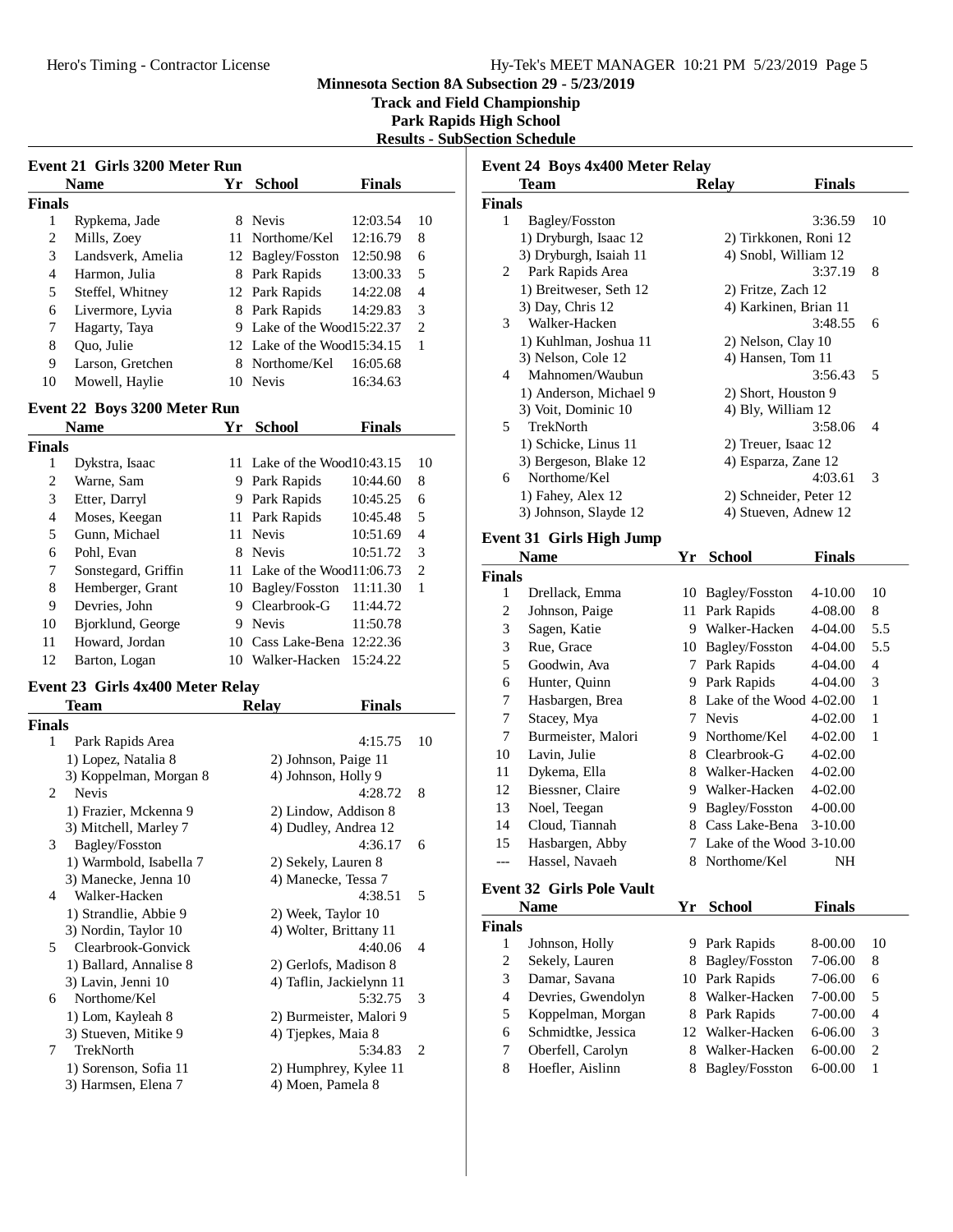**Track and Field Championship**

**Park Rapids High School**

| Results - SubSection Schedule |  |
|-------------------------------|--|
|                               |  |

|                | <b>Event 33 Girls Long Jump</b>    |    |                            |               |                |
|----------------|------------------------------------|----|----------------------------|---------------|----------------|
|                | <b>Name</b>                        |    | Yr School                  | <b>Finals</b> |                |
| <b>Finals</b>  |                                    |    |                            |               |                |
| 1              | Morgan, Hannah                     |    | 10 Park Rapids             | 15-10.75      | 10             |
| 2              | Anderson, Kylli                    | 11 | Bagley/Fosston             | 13-11.75      | 8              |
| 3              | Nordin, Taylor                     |    | 10 Walker-Hacken           | 13-10.00      | 6              |
| 4              | Hildebrandt, Paige                 |    | 10 Northome/Kel            | 13-07.50      | 5              |
| 5              | Worms, Hanna                       |    | 10 Mahnomen/Waubl 3-04.00  |               | 4              |
| 6              | Corey, Arabella                    |    | 12 Clearbrook-G            | 13-02.75      | 3              |
| 7              | Pike, Riley                        |    | 8 Park Rapids              | 13-01.00      | $\overline{2}$ |
| 8              | Yliniemi Hensel, Nadia             |    | 8 Park Rapids              | 13-00.50      | 1              |
| 9              | Stroeing, Sadie                    |    | 8 Northome/Kel             | 13-00.25      |                |
| 10             | Schuh-Dietrich, Trinity            |    | 11 Northome/Kel            | 11-10.00      |                |
| 11             | King, Isabella                     |    | 11 TrekNorth               | 11-08.50      |                |
| 12             | Saari, Jessica                     |    | 12 Cass Lake-Bena 11-00.25 |               |                |
| 13             | Cloud, Tiannah                     |    | 8 Cass Lake-Bena 10-10.50  |               |                |
| 14             | Wood, Tyanna                       |    | 7 Lake of the Wood10-09.00 |               |                |
| 15             | Phillips, Annabell                 |    | 9 Clearbrook-G             | 10-08.75      |                |
|                |                                    |    |                            |               |                |
|                | <b>Event 34 Girls Triple Jump</b>  |    |                            |               |                |
|                | Name                               |    | Yr School                  | <b>Finals</b> |                |
| <b>Finals</b>  |                                    |    |                            |               |                |
| 1              | Dudley, Andrea                     |    | 12 Nevis                   | 34-04.50      | 10             |
| 2              | Davis, Olivia                      |    | 8 Park Rapids              | 30-05.50      | 8              |
| 3              | Strandlie, Abbie                   |    | 9 Walker-Hacken            | 30-04.00      | 6              |
| 4              | Pike, Riley                        |    | 8 Park Rapids              | 30-00.00      | 5              |
| 5              | Dody, Cierra                       |    | 9 Walker-Hacken            | 29-09.00      | $\overline{4}$ |
| 6              | Hennagir, Anna                     |    | 11 Nevis                   | 29-04.50      | 3              |
| 7              | Wolff, Simone                      |    | 9 Park Rapids              | 28-08.00      | $\mathfrak{2}$ |
| 8              | Haack, Paige                       |    | 8 Lake of the Wood28-06.50 |               | 1              |
| 9              | Schuh-Dietrich, Terra              |    | 11 Northome/Kel            | 28-02.00      |                |
| 10             | Dahl, ElsieRose                    |    | 8 Lake of the Wood27-06.50 |               |                |
| 10             | Stroeing, Sadie                    |    | 8 Northome/Kel             | 27-06.50      |                |
| 12             | Corey, Arabella                    |    | 12 Clearbrook-G            | 26-04.50      |                |
| 13             | Erickson, Falline                  |    | 10 Clearbrook-G            | 26-01.50      |                |
|                | Warmbold, Isabella                 |    | 7 Bagley/Fosston           | FOUL          |                |
|                |                                    |    |                            |               |                |
|                | <b>Event 35 Girls Discus Throw</b> |    |                            |               |                |
|                | Name                               |    | Yr School                  | Finals        |                |
| <b>Finals</b>  |                                    |    |                            |               |                |
| 1              | Stenzel, Danae                     |    | 11 Clearbrook-G            | 107-01        | 10             |
| $\overline{c}$ | Johnson, Monica                    |    | 9 Northome/Kel             | 99-00         | 8              |
| 3              | Mastley, Cole                      |    | 11 Nevis                   | 97-08         | 6              |
| 4              | Willenbring, Cora                  | 11 | Park Rapids                | 93-08         | 5              |
| 5              | Engen, Ella                        | 9. | Clearbrook-G               | 91-07         | $\overline{4}$ |
| 6              | Westrum, Kaylee                    |    | 9 Clearbrook-G             | 90-03         | 3              |
| 7              | Schue, Gaige                       |    | 9 Northome/Kel             | 82-00         | $\mathfrak{2}$ |
| 8              | Wroolie, Sierra                    | 11 | <b>Nevis</b>               | 81-07         | 1              |
| 9              | Sagen, Katie                       |    | 9 Walker-Hacken            | 81-01         |                |
| 10             | Reich, Liz                         |    | 12 Mahnomen/Waubi          | 78-00         |                |
| 11             | Engst, Marissa                     |    | 9 Nevis                    | 76-00         |                |
| 12             | Tjepkes, Maia                      |    | 8 Northome/Kel             | 73-02         |                |
| 13             | Anderson, Katja                    | 9. | Bagley/Fosston             | 72-08         |                |
| 14             | Lein, Amy                          | 11 | Lake of the Wood           | 70-00         |                |
|                |                                    |    |                            |               |                |

|    | Tun ncuraan           |     |                     |           |
|----|-----------------------|-----|---------------------|-----------|
| 15 | Lampton, Mackenzie    |     | 12 Mahnomen/Waubi   | 69-05     |
| 16 | Wolter, Brittany      | 11  | Walker-Hacken       | 68-05     |
| 17 | Dravis, Taylor        |     | 10 Park Rapids      | 66-01     |
| 18 | Noel, Teegan          | 9   | Bagley/Fosston      | $65-11$   |
| 19 | Humphrey, Kylee       | 11. | TrekNorth           | 63-09     |
| 20 | Lueth, Heather        | 8   | Cass Lake-Bena      | 58-09     |
| 21 | Lewis, Carly          |     | 12 Bagley/Fosston   | 58-01     |
| 22 | Littlewolf, Adrianna  | 8   | TrekNorth           | 54-02     |
| 23 | Anderson, Josie       | 10  | Mahnomen/Waubi      | 51-07     |
| 24 | Quo, Julie            |     | 12 Lake of the Wood | 49-06     |
| 25 | Banta, Jenna          |     | 11 TrekNorth        | 49-04     |
| 26 | Stickney, Tanaya      | 8   | Cass Lake-Bena      | $40 - 08$ |
| 27 | Lightfeather, Tamiyah | 8   | Cass Lake-Bena      | 31-07     |
|    | Wolff, Simone         | 9   | Park Rapids         | FOUL      |

## **Event 37 Girls Shot Put**

|                | <b>Name</b>                    | Yr          | <b>School</b>               | <b>Finals</b> |                |
|----------------|--------------------------------|-------------|-----------------------------|---------------|----------------|
| Finals         |                                |             |                             |               |                |
| 1              | Johnson, Monica                | 9.          | Northome/Kel                | 37-11.00      | 10             |
| $\overline{2}$ | Carlson, Kamree                | 11          | Park Rapids                 | 37-07.00      | 8              |
| 3              | Stenzel, Danae                 | 11-         | Clearbrook-G                | 33-11.75      | 6              |
| $\overline{4}$ | Mastley, Cole                  | 11          | <b>Nevis</b>                | 33-01.50      | 5              |
| 5              | Engen, Ella                    | 9           | Clearbrook-G                | 31-00.50      | $\overline{4}$ |
| 6              | Kalla, Nicole                  | 12          | <b>Nevis</b>                | 29-03.50      | 3              |
| 7              | Wroolie, Sierra                | 11-         | <b>Nevis</b>                | 29-02.00      | $\overline{c}$ |
| 8              | Ballard, Skylar                | $7^{\circ}$ | Clearbrook-G                | 28-02.25      | 1              |
| 9              | Englund, Sunshine              |             | 9 Mahnomen/Waub27-04.75     |               |                |
| 10             | Anderson, Katja                |             | 9 Bagley/Fosston            | 26-06.25      |                |
| 11             | Schue, Gaige                   |             | 9 Northome/Kel              | 26-04.00      |                |
| 12             | Willenbring, Cora              | 11          | Park Rapids                 | 25-07.50      |                |
| 13             | Dravis, Taylor                 | 10          | Park Rapids                 | 25-04.00      |                |
| 14             | Quo, Julie                     |             | 12 Lake of the Wood25-00.50 |               |                |
| 15             | Richey, Adrianna               |             | 12 Mahnomen/Waub24-09.75    |               |                |
| 16             | Lein, Amy                      |             | 11 Lake of the Wood24-08.00 |               |                |
| 17             | Littlewolf, Adrianna           |             | 8 TrekNorth                 | 24-03.00      |                |
| 18             | Reich, Liz                     |             | 12 Mahnomen/Waub24-00.00    |               |                |
| 19             | Sagen, Katie                   |             | 9 Walker-Hacken 23-11.50    |               |                |
| 20             | Dryburgh, Evie                 |             | 8 Bagley/Fosston            | 22-02.00      |                |
| 21             | Banta, Jenna                   | 11          | TrekNorth                   | 21-11.50      |                |
| 22             | Carlson, Rylee                 |             | 9 Walker-Hacken             | 20-10.00      |                |
| 23             | Lewis, Carly                   |             | 12 Bagley/Fosston           | 20-10.00      |                |
| 24             | Cairns, Gabbie                 |             | 9 Walker-Hacken             | 19-05.50      |                |
| 25             | Cloud, Tiannah                 | 8.          | Cass Lake-Bena 19-05.25     |               |                |
| 26             | Larson, Gretchen               | 8           | Northome/Kel                | 18-03.50      |                |
| 27             | Lueth, Heather                 |             | 8 Cass Lake-Bena 17-06.50   |               |                |
| 28             | Stickney, Tanaya               |             | 8 Cass Lake-Bena 16-08.25   |               |                |
| 29             | Tomlinson, Savannah            | 9.          | TrekNorth                   | 13-06.00      |                |
|                | <b>Event 41 Boys High Jump</b> |             |                             |               |                |
|                | <b>Name</b>                    |             | Yr School                   | <b>Finals</b> |                |
| <b>Finals</b>  |                                |             |                             |               |                |
| 1              | Dorman, Ethan                  |             | 12 Clearbrook-G             | 6-01.00       | 10             |
| $\overline{c}$ | Wolff, Avery                   | 11          | Park Rapids                 | 5-09.00       | 8              |
| 3              | Schultz, Kolten                | 10          | Bagley/Fosston              | 5-05.00       | 6              |
| $\overline{4}$ | Snetsinger, Kael               | 11          | Mahnomen/Waubi 5-03.00      |               | 5              |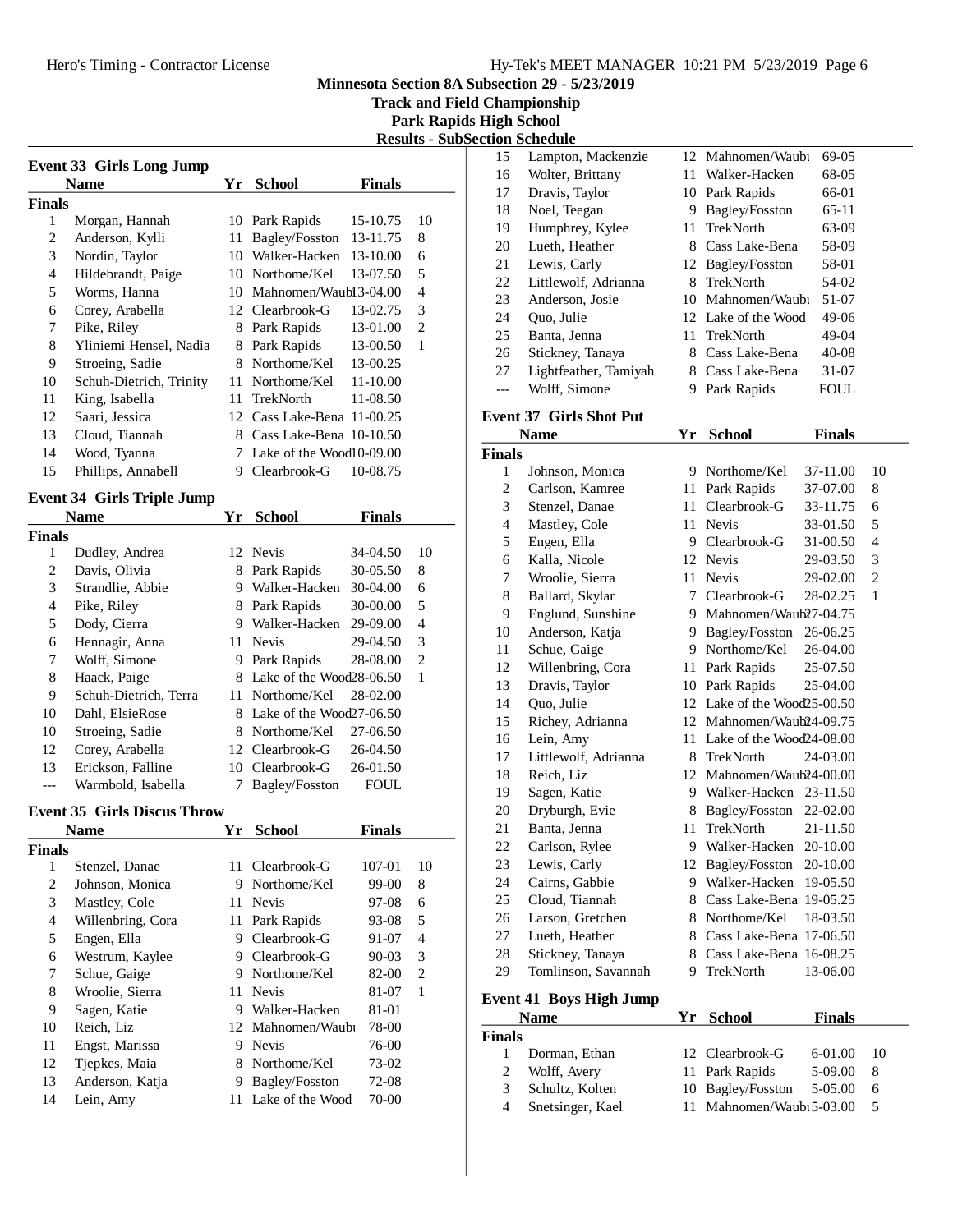**Track and Field Championship**

**Park Rapids High School**

|                  |                                   |    |                            |               |                |                             | <b>Results - SubSection Schedule</b> |
|------------------|-----------------------------------|----|----------------------------|---------------|----------------|-----------------------------|--------------------------------------|
|                  | Finals  (Event 41 Boys High Jump) |    |                            |               |                | 8                           | Engebret                             |
|                  | <b>Name</b>                       |    | Yr School                  | <b>Finals</b> |                | 9                           | Reish, Sa                            |
| 5                | Reish, Jake                       |    | 12 Park Rapids             | 5-03.00       | $\overline{4}$ | 10                          | Haack, A                             |
| 6                | Eisele, Theo                      |    | 11 Nevis                   | 5-03.00       | 3              | 11                          | Damar, O                             |
| 7                | Nelson, Nathan                    |    | 11 Mahnomen/Waubi 5-01.00  |               | $\sqrt{2}$     | 12                          | Nelson, l                            |
| $8\,$            | Renneburg, Preston                |    | 12 Park Rapids             | 5-01.00       | $\mathbf{1}$   | 13                          | Netland,                             |
| 9                | Lafond, Elias                     |    | 8 Bagley/Fosston           | 5-01.00       |                | 14                          | Pyburn, l                            |
| 10               | Hanna, Micah                      |    | 10 Northome/Kel            | 4-11.00       |                | 15                          | Fahey, A                             |
| 11               | Schicke, Linus                    | 11 | TrekNorth                  | 4-11.00       |                | 16                          | Hanna, N                             |
| 12               | Wilson, Owen                      |    | 8 Northome/Kel             | 4-07.00       |                |                             | <b>Event 45 Boys</b>                 |
| ---              | Guinn, Chandler                   |    | 12 Mahnomen/Waubi          | NH            |                |                             | <b>Name</b>                          |
|                  | <b>Event 42 Boys Pole Vault</b>   |    |                            |               |                | <b>Finals</b>               |                                      |
|                  | <b>Name</b>                       |    | Yr School                  | <b>Finals</b> |                | $\mathbf{1}$                | Nelson, l                            |
| <b>Finals</b>    |                                   |    |                            |               |                | $\overline{c}$              | Hill, Pay                            |
| $\mathbf{1}$     | Snobl, William                    |    | 12 Bagley/Fosston          | 12-00.00      | 10             | $\mathfrak{Z}$              | Strandlie                            |
| $\overline{c}$   | Fritze, Spencer                   |    | 12 Park Rapids             | 11-06.00      | 8              | $\overline{4}$              | Stewart,                             |
| 3                | Engst, Jeremiah                   |    | 12 Park Rapids             | 11-06.00      | 6              | 5                           | Fahey, A                             |
| $\overline{4}$   | Rice, Jensen                      |    | 12 Walker-Hacken           | 11-00.00      | 5              | 6                           | Hansen,                              |
| 5                | Stevenson, Zackary                |    | 10 Walker-Hacken           | 10-06.00      | $\overline{4}$ | 7                           | McCoy,                               |
| 6                | Fischer, Gavin                    |    | 8 Park Rapids              | 9-06.00       | 3              | 8                           | Munter,                              |
| 7                | Nelson, Clay                      |    | 10 Walker-Hacken           | 8-06.00       | $\overline{c}$ | 9                           | Lavin, G                             |
| ---              | Dryburgh, Isaiah                  |    | 11 Bagley/Fosston          | NH            |                | 10                          | Duclos,                              |
|                  |                                   |    |                            |               |                | 11                          | Hill, Tris                           |
|                  | <b>Event 43 Boys Long Jump</b>    |    |                            |               |                | 12                          | Greensid                             |
|                  | <b>Name</b>                       |    | Yr School                  | <b>Finals</b> |                | 13                          | Russell,                             |
| <b>Finals</b>    |                                   |    |                            |               |                | 14                          | Matthias                             |
| 1                | Ehlers, Hunter                    |    | 12 Clearbrook-G            | 20-00.50      | 10             | 15                          | Westlung                             |
| 2                | Dewulf, Luke                      |    | 11 Nevis                   | 19-11.50      | 8              | 16                          | Paul, No                             |
| 3                | Bell, Kenner                      |    | 12 Walker-Hacken           | 18-10.50      | 6              | 17                          | Schneide                             |
| $\overline{4}$   | Steffl, Jonah                     |    | 11 Mahnomen/Waubl 8-06.00  |               | 5              | 18                          | Stech, N                             |
| 5                | Wolff, Avery                      |    | 11 Park Rapids             | 18-04.00      | $\overline{4}$ | 19                          | Beaupre,                             |
| $\sqrt{6}$       | Bly, William                      |    | 12 Mahnomen/Waubl7-09.00   |               | 3              | $---$                       | Scherzer                             |
| 7                | Hausken, Steven                   |    | 10 Walker-Hacken 16-08.50  |               | $\overline{c}$ |                             |                                      |
| 8                | Reish, Sam                        |    | 9 Park Rapids              | 16-03.00      | 1              |                             | <b>Event 47 Boys</b>                 |
| 9                | Esparza, Zane                     |    | 12 TrekNorth               | 16-02.25      |                |                             | <b>Name</b>                          |
| 10               | Rock, David                       |    | 10 Mahnomen/Waubl 6-00.75  |               |                | <b>Finals</b>               |                                      |
| 11               | King, Robert                      |    | 11 Clearbrook-G            | 15-09.50      |                | 1                           | Nelson, l                            |
| 12               | LaVine, Chase                     |    | 11 Bagley/Fosston 15-02.25 |               |                | $\overline{\mathbf{c}}$     | Stewart,                             |
| 13               | Hernandaz, Henry                  |    | 9 Northome/Kel             | 14-07.50      |                | $\ensuremath{\mathfrak{Z}}$ | Munter,                              |
| 14               | Vignaroli, Leo                    | 11 | Nevis                      | 14-05.50      |                | $\overline{4}$              | Hill, Pay                            |
| 15               | Pyburn, Nathan                    | 9  | Nevis                      | 14-01.00      |                | 5                           | Hill, Tris                           |
| 16               | Deusterman, Oliver                |    | 9 Bagley/Fosston           | 13-03.25      |                | 6                           | Sea, Tyle                            |
| ---              | Hamnes, Jonny                     |    | 11 Clearbrook-G            | FOUL          |                | 7                           | Radke, T                             |
|                  | <b>Event 44 Boys Triple Jump</b>  |    |                            |               |                | 8                           | McCoy,                               |
|                  | <b>Name</b>                       | Yr | <b>School</b>              | <b>Finals</b> |                | 9                           | Lewis, Ja                            |
| <b>Finals</b>    |                                   |    |                            |               |                | 10                          | Matthias                             |
| $\mathbf{1}$     | Stueven, Adnew                    |    | 12 Northome/Kel            | 39-09.00      | 10             | 11                          | Duclos,                              |
| $\boldsymbol{2}$ | Engst, Jeremiah                   | 12 | Park Rapids                | 39-05.00      | 8              | 12                          | Lavin, G                             |
| 3                | Bly, William                      |    | 12 Mahnomen/Waub37-04.50   |               | 6              | 13                          | Stech, N                             |
| 4                | Reish, Jake                       |    | 12 Park Rapids             | 36-07.00      | 5              | 14                          | Paul, No                             |
| 5                | Rettke, Carter                    |    | 12 Walker-Hacken           | 36-05.50      | 4              | 15                          | Ess, Dari                            |
| 6                | Ashmoore, Kai                     |    | 9 Walker-Hacken            | 36-01.50      | 3              | 16                          | Greensid                             |
| 7                | Snetsinger, Kael                  | 11 | Mahnomen/Waub36-01.50      |               | 2              |                             |                                      |
|                  |                                   |    |                            |               |                |                             |                                      |
|                  |                                   |    |                            |               |                |                             |                                      |

|    | uvu senegar      |   |                            |          |  |
|----|------------------|---|----------------------------|----------|--|
| 8  | Engebretson, Ben |   | 11 Clearbrook-G            | 34-09.00 |  |
| 9  | Reish, Sam       |   | 9 Park Rapids              | 34-04.00 |  |
| 10 | Haack, Anson     |   | 9 Lake of the Wood34-01.00 |          |  |
| 11 | Damar, Gavin     |   | 10 Walker-Hacken 33-11.50  |          |  |
| 12 | Nelson, Nathan   |   | 11 Mahnomen/Waub33-08.00   |          |  |
| 13 | Netland, Trey    |   | 11 Bagley/Fosston 31-10.00 |          |  |
| 14 | Pyburn, Nathan   | 9 | <b>Nevis</b>               | 31-00.00 |  |
| 15 | Fahey, Andrew    |   | 8 Northome/Kel             | 28-06.00 |  |
| 16 | Hanna, Micah     |   | 10 Northome/Kel            | 28-01.00 |  |

#### **Event 45 Boys Discus Throw**

| <b>Name</b>             |                               | Yr  | <b>School</b>            | <b>Finals</b> |                |
|-------------------------|-------------------------------|-----|--------------------------|---------------|----------------|
| Finals                  |                               |     |                          |               |                |
| $\mathbf{1}$            | Nelson, Levi                  | 11  | Clearbrook-G             | 127-01        | 10             |
| $\overline{c}$          | Hill, Payton                  |     | 12 Park Rapids           | 118-02        | 8              |
| 3                       | Strandlie, Ben                | 11  | Walker-Hacken            | 113-03        | 6              |
| $\overline{4}$          | Stewart, Jacob                |     | 12 Park Rapids           | 113-01        | 5              |
| 5                       | Fahey, Alex                   |     | 12 Northome/Kel          | 110-03        | $\overline{4}$ |
| 6                       | Hansen, Tom                   | 11  | Walker-Hacken            | 106-07        | 3              |
| 7                       | McCoy, Tristan                | 11  | Bagley/Fosston           | 103-05        | $\overline{c}$ |
| 8                       | Munter, Axel                  | 11  | Bagley/Fosston           | 99-08         | $\mathbf{1}$   |
| 9                       | Lavin, Gabe                   | 10  | Clearbrook-G             | 97-09         |                |
| 10                      | Duclos, Tyler                 |     | 12 Walker-Hacken         | 86-07         |                |
| 11                      | Hill, Tristan                 | 9   | Park Rapids              | 86-06         |                |
| 12                      | Greenside, Tucker             | 10  | Northome/Kel             | 78-00         |                |
| 13                      | Russell, Mason                | 11. | Lake of the Wood         | 76-01         |                |
| 14                      | Matthias, J'Karay             |     | 12 Lake of the Wood      | 72-01         |                |
| 15                      | Westlund, Ethan               |     | 8 Cass Lake-Bena         | 71-03         |                |
| 16                      | Paul, Noah                    | 11  | Mahnomen/Waubi           | 67-00         |                |
| 17                      | Schneider, Peter              |     | 12 Northome/Kel          | 59-07         |                |
| 18                      | Stech, Nathan                 | 10  | Mahnomen/Waubi           | 56-01         |                |
| 19                      | Beaupre, Eric                 | 8   | Mahnomen/Waubi           | $41 - 10$     |                |
| $---$                   | Scherzer, Samuel              | 11  | Bagley/Fosston           | <b>FOUL</b>   |                |
|                         | <b>Event 47 Boys Shot Put</b> |     |                          |               |                |
|                         | <b>Name</b>                   | Yr  | <b>School</b>            | <b>Finals</b> |                |
| Finals                  |                               |     |                          |               |                |
| 1                       | Nelson, Levi                  | 11  | Clearbrook-G             | 44-05.50      | 10             |
| $\overline{\mathbf{c}}$ | Stewart, Jacob                | 12  | Park Rapids              | 43-01.75      | 8              |
| 3                       | Munter, Axel                  | 11  | Bagley/Fosston           | 42-09.75      | 6              |
| $\overline{4}$          | Hill, Payton                  | 12  | Park Rapids              | 40-02.25      | 5              |
| 5                       | Hill, Tristan                 | 9   | Park Rapids              | 39-11.00      | $\overline{4}$ |
| 6                       | Sea, Tyler                    |     | 12 Walker-Hacken         | 39-09.50      | 3              |
| 7                       | Radke, Trevor                 |     | 10 Walker-Hacken         | 36-04.50      | $\overline{c}$ |
| 8                       | McCoy, Tristan                | 11  | Bagley/Fosston           | 35-06.25      | $\mathbf{1}$   |
| 9                       | Lewis, Jaxsyn                 | 10  | Bagley/Fosston           | 35-01.25      |                |
| 10                      | Matthias, J'Karay             | 12  | Lake of the Wood33-05.25 |               |                |

|     | 10 Matthias, J'Karay | 12 Lake of the Wood $33-05.25$ |
|-----|----------------------|--------------------------------|
| -11 | Duclos, Tyler        | 12 Walker-Hacken 33-05.00      |
| 12  | Lavin, Gabe          | 10 Clearbrook-G 32-04.00       |
| 13  | Stech, Nathan        | 10 Mahnomen/Waub30-04.75       |
| 14  | Paul, Noah           | 11 Mahnomen/Waub28-01.50       |
| 15  | Ess, Darius          | 10 Northome/Kel 26-06.00       |
|     | 16 Greenside, Tucker | 10 Northome/Kel 25-11.50       |
|     |                      |                                |